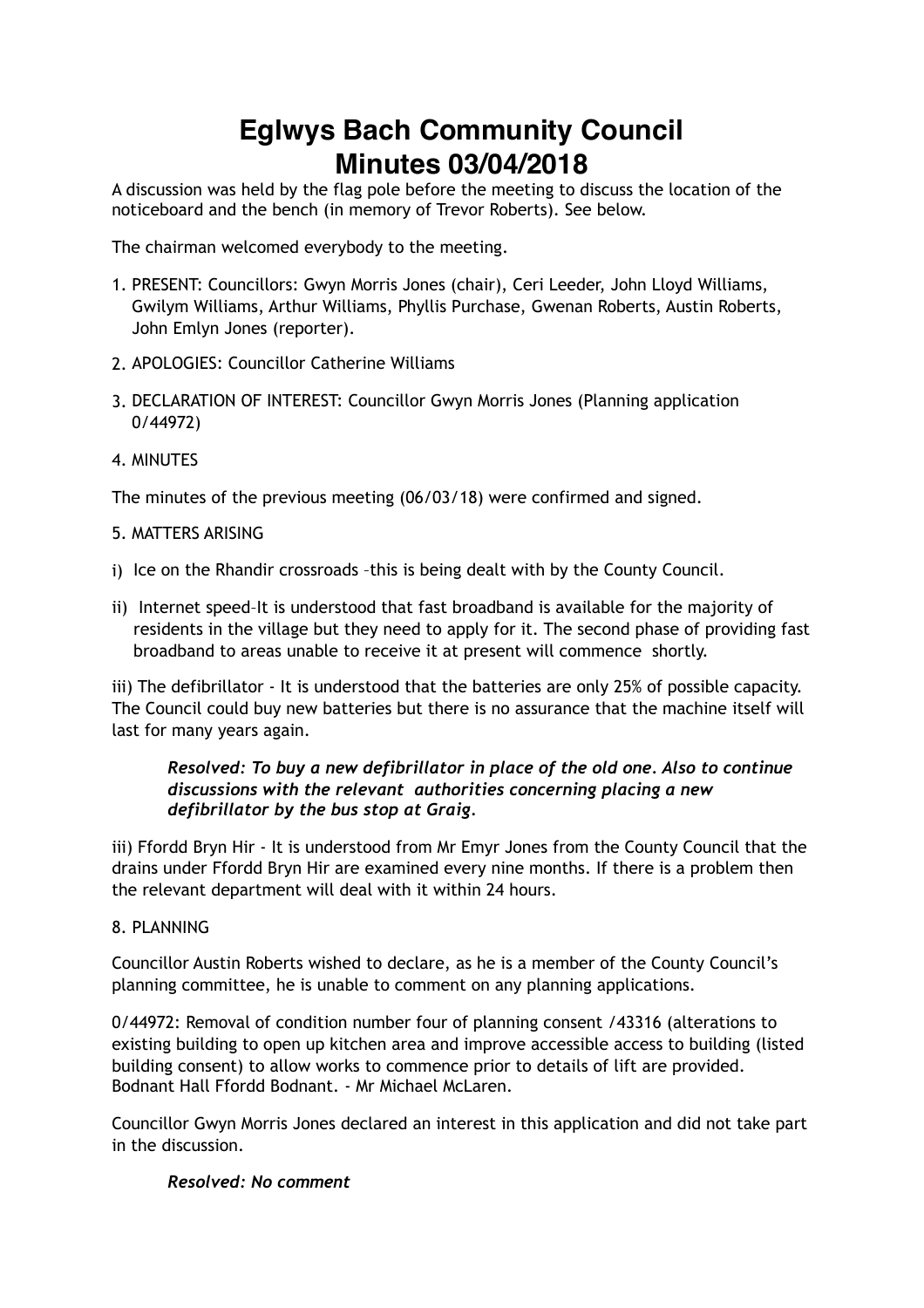0/44977: Proposed demolition of two timber storage sheds and steel container and the erection of three new timber storage/drying sheds with two ancillary staff welfare portacabins to provide office and staffroom/toilet facilities. The Rookery, Bodnant. -Mr Michael McLaren.

## *Resolved: No comment*

0/45010: convert old stone building in grounds of privately owned village put into small, convenience store.

## *Resolved: Support the application.*

## 9.REVIEW OF THE COUNCIL'S DOCUMENTS

The following documents were reviewed and signed by the Chairman:

i) Standing Orders

ii) Financial Regulations

iii)Code of conduct

10. FINANCIAL REPORT

Deposit account £2,069.74

Burial account £2,433.20

Current account £4,771.76

The financial statement for 2017-18 was approved

### 11.CLERK

It was noted that Ms Katherine Himsworth has said that she would be willing to undertake the work of the clerk (not including the financial aspect) on a temporary basis without pay.

*Resolved: the councillors expressed their gratitude to Ms Himsworth and accepted her decision and hoped that she would be able to commence in the May meeting.*

### 12. NOTICE BOARD

 *Resolved: following this discussion by the flagpole before the meeting, the location for the noticeboard and bench was agreed. Councillor Ceri Leeder agreed to draw up sketches to be sent to 3 local people to tender. It was to be noted that the work has to commence on May 8th and to be completed by May 18th. Closing date for the tenders is April 23rd.*

### 13.GRASS CUTTING TENDER 2018-20

*Resolved: To advertise the tender for cutting the grass in the cemetery and other areas. The closing date for the tenders will be April 30th*